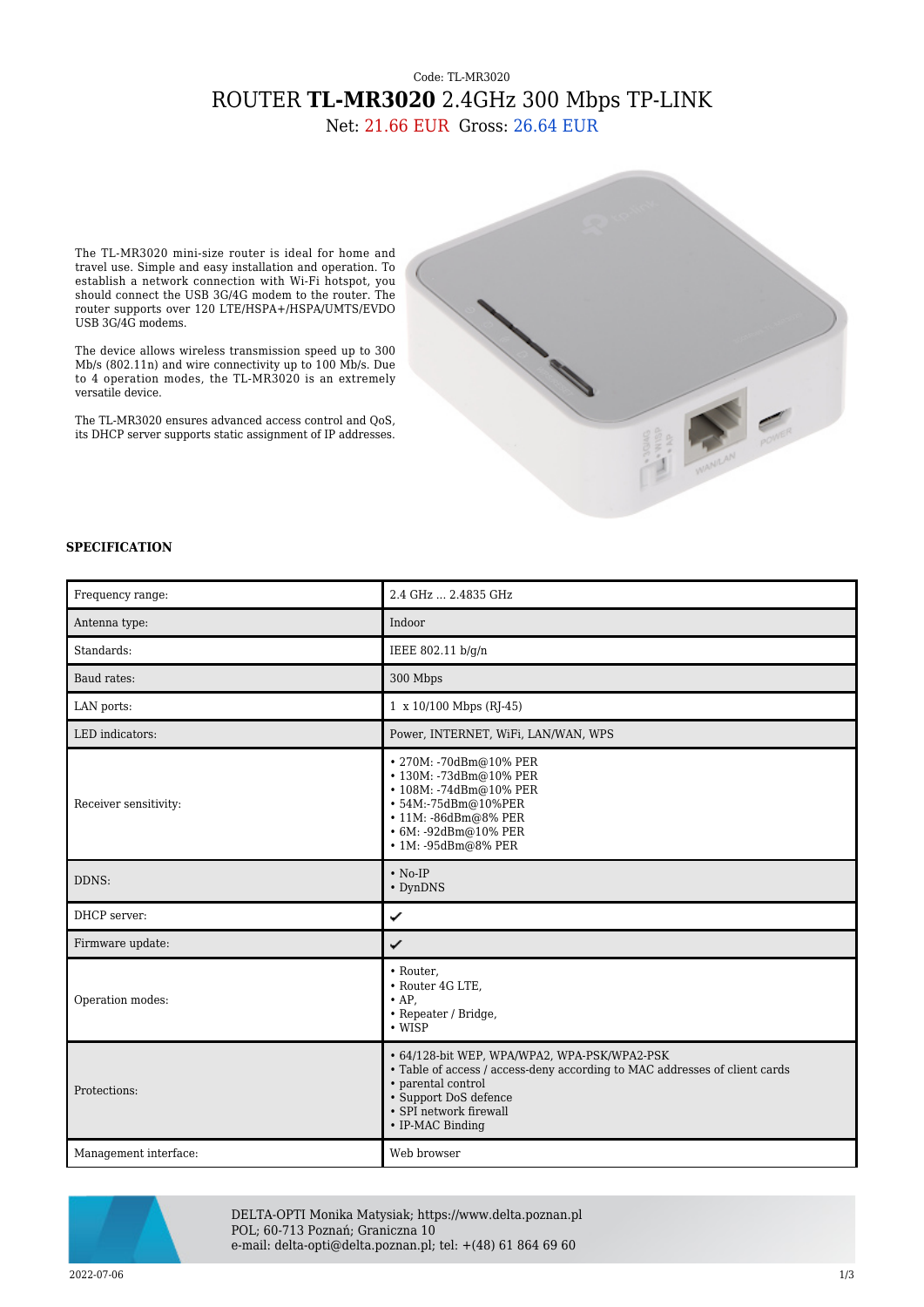| Transmitter power:             | $< 20$ dBm                                                                                                                                                                                                                                                                                                                                                                                                                                                                                                                                       |
|--------------------------------|--------------------------------------------------------------------------------------------------------------------------------------------------------------------------------------------------------------------------------------------------------------------------------------------------------------------------------------------------------------------------------------------------------------------------------------------------------------------------------------------------------------------------------------------------|
| Power supply:                  | $\cdot$ 5 V DC / 1 A (not included)<br>• from USB port                                                                                                                                                                                                                                                                                                                                                                                                                                                                                           |
| Main features:                 | • QoS - mechanisms, which provide the high quality of transmission : WMM (Wi-Fi<br>Multimedia), Rate limit<br>• WAN : Fixed, or dynamic IP address / PPPoE / PPTP / L2TP<br>• DHCP: DHCP server, DHCP client list<br>• Port forwarding: Virtual Server, Port Triggering, UPnP, DMZ<br>• Firewall<br>• Internet access filtering<br>$\cdot$ IPv4/IPv6<br>• Guest Network - a separate and secure network for guests<br>• WPS/RESET button<br>• Mode button<br>$\cdot$ Port USB 2.0<br>· micro USB connector (power)<br>• Supports max. 32 devices |
| Operation temp:                | 0 °C  40 °C                                                                                                                                                                                                                                                                                                                                                                                                                                                                                                                                      |
| Permissible relative humidity: | 10 %  90 % (non-condensing)                                                                                                                                                                                                                                                                                                                                                                                                                                                                                                                      |
| Weight:                        | $0.056$ kg                                                                                                                                                                                                                                                                                                                                                                                                                                                                                                                                       |
| Dimensions:                    | 74 x 67 x 22 mm                                                                                                                                                                                                                                                                                                                                                                                                                                                                                                                                  |
| Manufacturer / Brand:          | TP-LINK                                                                                                                                                                                                                                                                                                                                                                                                                                                                                                                                          |
| Guarantee:                     | 3 years                                                                                                                                                                                                                                                                                                                                                                                                                                                                                                                                          |

## **PRESENTATION**

Top view:



Connectors:



DELTA-OPTI Monika Matysiak; https://www.delta.poznan.pl POL; 60-713 Poznań; Graniczna 10 e-mail: delta-opti@delta.poznan.pl; tel: +(48) 61 864 69 60

2022-07-06 2/3